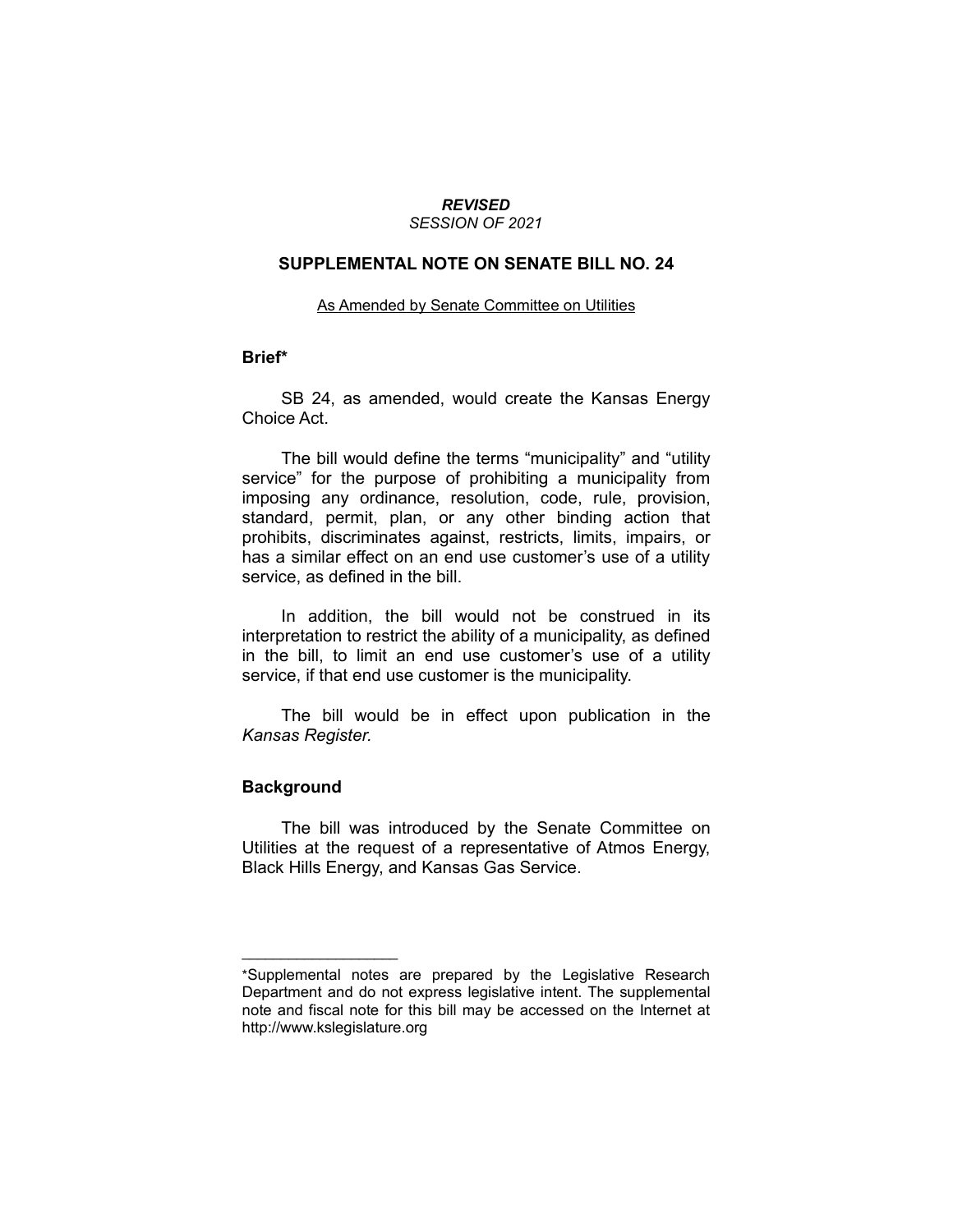#### *Senate Committee on Utilities*

#### *Proponents*

At the Senate Committee hearing, representatives of AARP Kansas, Americans For Prosperity Kansas, Atmos Energy, Black Hills Energy, Kansas Gas Service, Kansas Restaurant and Hospitality Association, National Federation of Independent Business Kansas, and the Wichita Regional Chamber of Commerce provided **proponent** testimony on the bill.

The **proponents** provided background information, stating in 2019, the city of Berkeley, California, was the first city in the U.S. to ban the use of natural gas in new residential and commercial constructions. Since then, other cities have passed or introduced similar laws to eliminate natural gas as a choice. They reported similar activity is occurring in cities on the coasts, but there has been recent activity in Norman, Oklahoma, and Lawrence, Kansas. The proponents stated these types of bans on certain types of energy sources are a shortsighted attempt toward clean energy and ultimately, will hinder a city's ability to reduce emissions while removing a reliable, low-cost energy option.

Written-only **proponent** testimony was provided by representatives of Eastern Kansas Oil and Gas Association, Kansas Association of Realtors, Kansas Building Industry Association, Inc., Kansas Chamber, Kansas Independent Oil and Gas Association, Propane Marketers Association of Kansas, The Chamber of Lawrence, Kansas, and the Greater Topeka Chamber of Commerce.

#### *Opponents*

Representatives of the Climate + Energy Project, the League of Kansas Municipalities, Sierra Club, Sustainability Action Network, and four private citizens provided **opponent** testimony.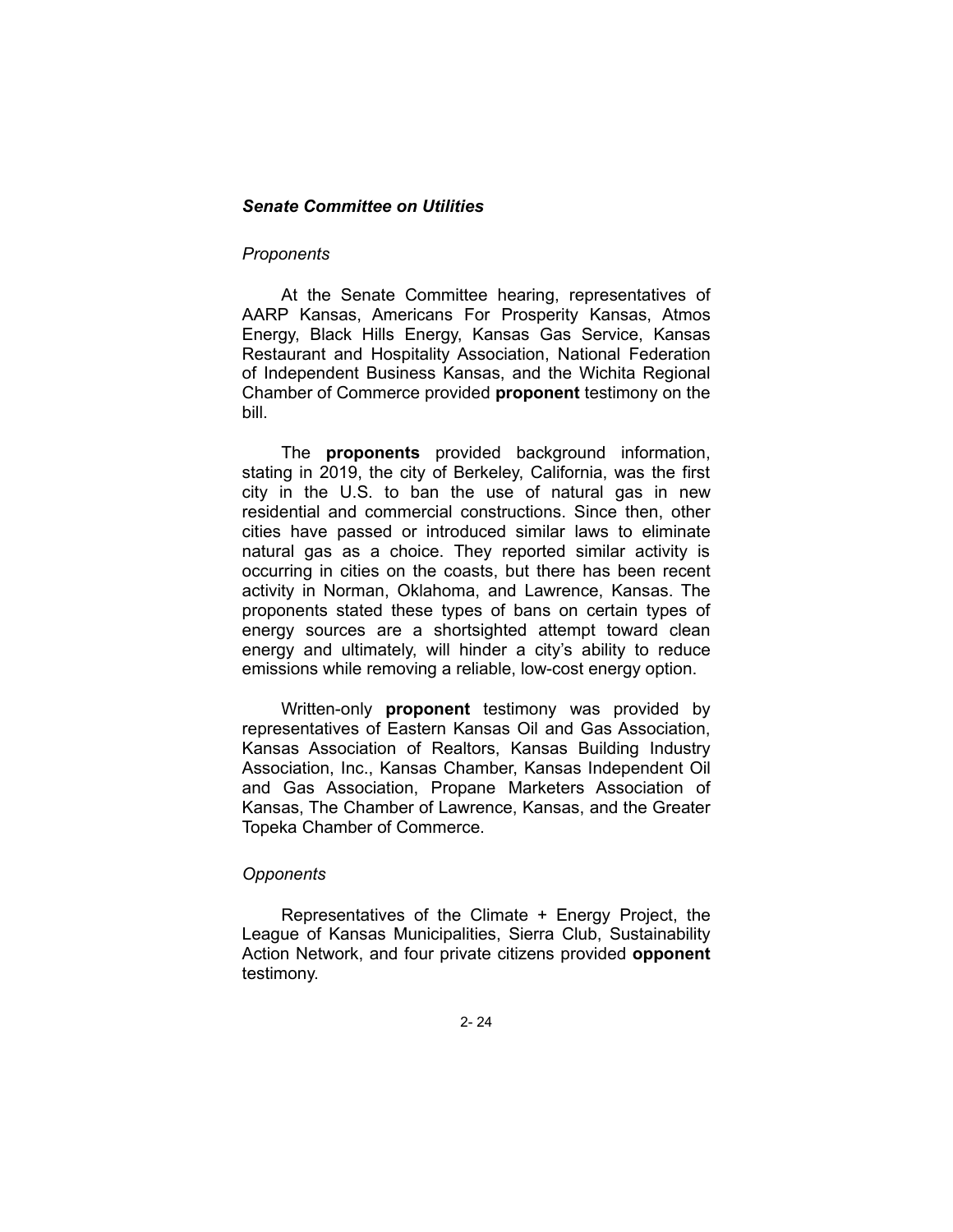The **opponents** stated the bill is an encroachment on Home Rule and the powers prescribed to cities in the *Kansas Constitution.* They stated discrimination of energy types would be unfair if energy types were equivalent, but some energy types do have disproportionate costs. They added cities should be able to determine what energy sources work best for their community, especially when it could realize costsavings for their residents.

Written-only **opponent** testimony was provided by representatives of the City of Lawrence, Douglas County, Kansas Inter Faith Action, City of Merriam, Metropolitan Energy Center, City of Mission, City of Overland Park, City of Prairie Village, Sisters of Charity of Leavenworth, Sunrise Movement Kansas City, City of Westwood Hills, Willdan Performance Engineering (Lawrence), and thirty private citizens.

#### *Neutral*

Neutral testimony was provided by the Director of the Utilities Division, Kansas Corporation Commission (KCC). Written-only neutral testimony was provided by the Consumer Counsel of the Citizens' Utility Ratepayer Board.

#### *Senate Committee Amendments*

The Senate Committee amended the bill by:

- Removing a definition for "public utility";
- Adding a definition for "utility service";
- Removing language regarding source of energy;
- Adding language regarding the municipality as an end use customer; and